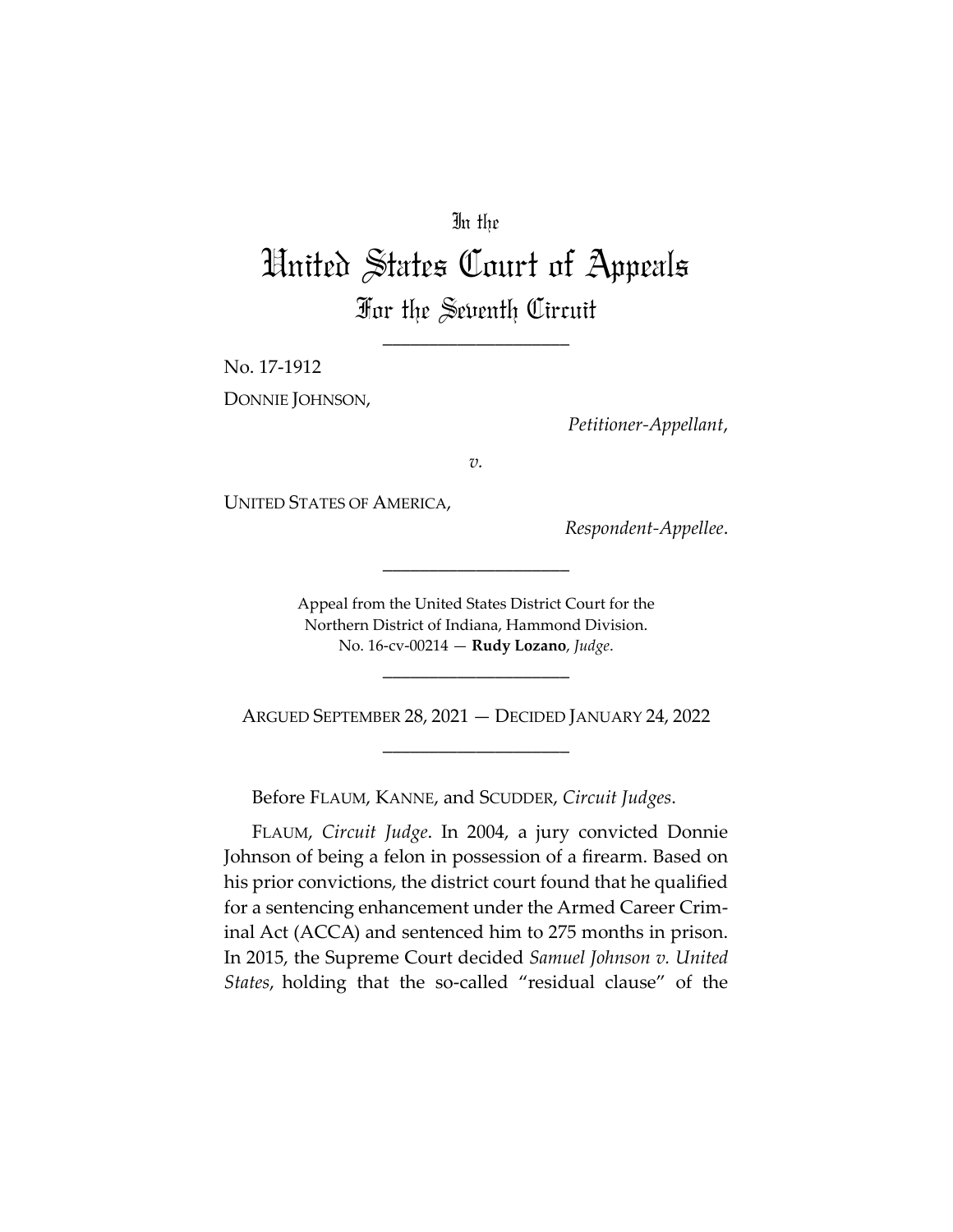ACCA was unconstitutionally vague. *See* 576 U.S. 591 (2015).1 Johnson then filed a motion in 2016 under 28 U.S.C. § 2255 to vacate his sentence on the grounds that it was based on the ACCA's now‐defunct residual clause. The district court de‐ nied his motion, and this Court subsequently granted Johnson's request for a certificate of appealability.

Despite the Supreme Court's holding in *Samuel Johnson*, Johnson's sentence is proper if he has at least three prior con‐ victions that qualify for enhancement under the provisions of the ACCA which *Samuel Johnson* left undisturbed (the "vio‐ lent felony" and "serious drug offense" provisions). Because Johnson does have at least three such convictions, we affirm the district court's decision to deny Johnson's motion to va‐ cate his sentence.

#### **I. Background**

In August 2001, a Gary, Indiana police officer stopped a van Johnson was driving. The officer observed Johnson move from the front seat to the middle of the van. After arresting Johnson on an outstanding warrant, the officer searched the van and found a loaded .22 caliber handgun. A federal jury subsequently convicted Johnson of being a felon in possession of a firearm under 18 U.S.C. § 922(g)(1).

<sup>1</sup> There are two Supreme Court cases named "*Johnson v. United States*" that are relevant to Donnie Johnson's appeal: *Samuel Johnson*, 576 U.S. 591 (2015), which, as noted, declared the residual clause of the ACCA unconstitutional, and *Curtis Johnson v. United States*, 559 U.S. 133 (2010), which addressed the amount of force necessary for a crime to be a "violent fel‐ ony" under the ACCA. To avoid confusion, we will refer to these cases as *Samuel Johnson* and *Curtis Johnson* respectively.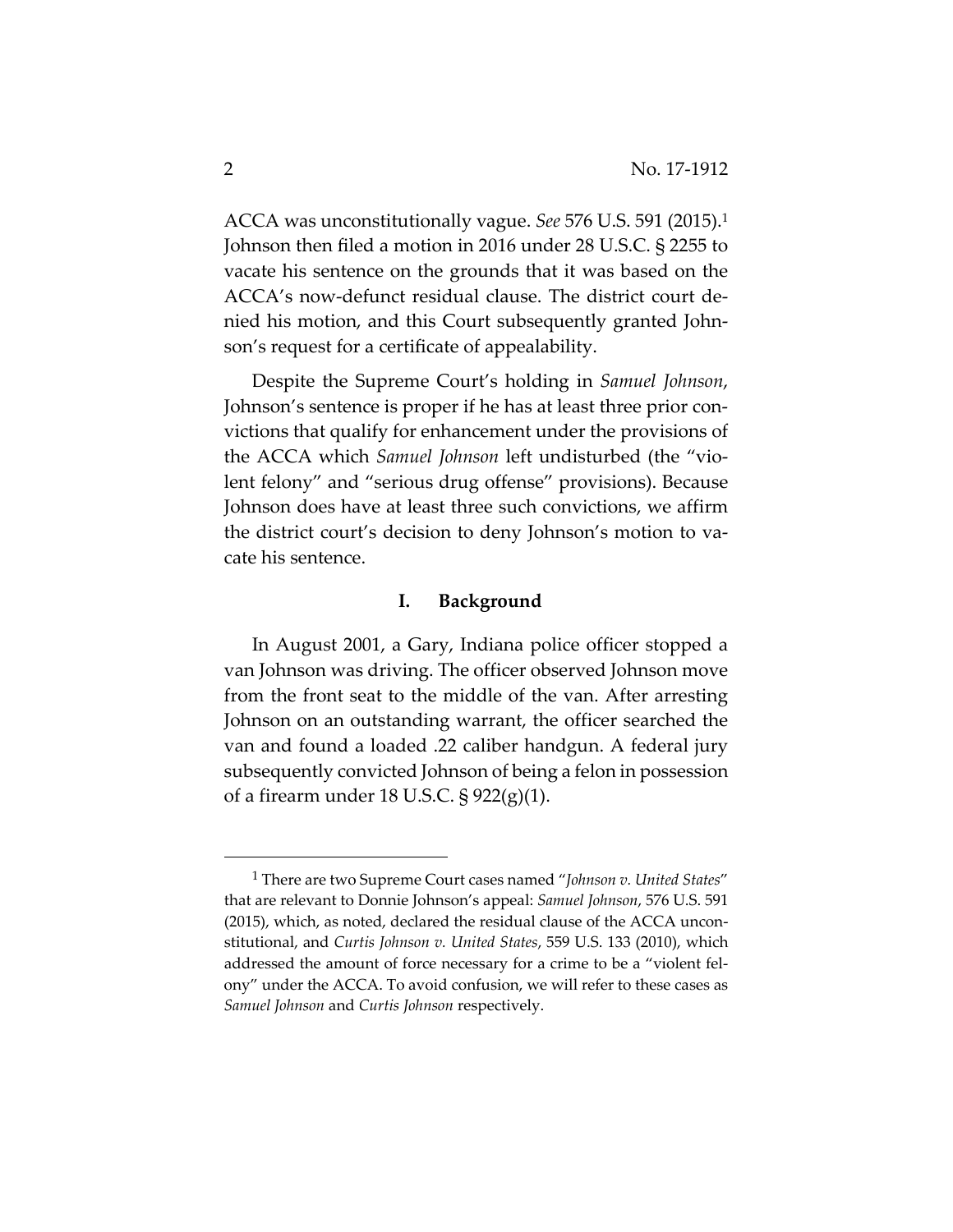As his conviction for being a felon in possession of a fire‐ arm suggests, this was not Johnson's first run‐in with the law. Relevant here are four of his prior convictions: (1) a 1982 con‐ viction for distribution of a controlled substance, (2) a 1984 burglary conviction, (3) a 1989 criminal deviate conduct con‐ viction, and (4) a 1990 conviction for inflicting bodily injury during an escape. Based on these convictions, the district court found that Johnson qualified for a sentence enhance‐ ment under the ACCA, which establishes a mandatory minimum sentence of 15 years (180 months) when a defendant is convicted of being a felon in possession of a firearm and has at least three convictions which qualify as "violent felon[ies]" or "serious drug offense[s]." *See* 18 U.S.C. § 924(e)(1). Pursu‐ ant to this finding, the district court sentenced Johnson to 275 months in prison.

Relevant to petitioner's appeal is the ACCA's definition of "violent felony," which reads:

> [T]he term "violent felony" means any crime punishable by imprisonment for a term exceed‐ ing one year… that—

> (i) has as an element the use, attempted use, or threatened use of physical force against the per‐ son of another; or

> (ii) is burglary, arson, or extortion, involves use of explosives, or otherwise involves conduct that presents a serious potential risk of physical injury to another[.]

18 U.S.C. § 924(e)(2)(B).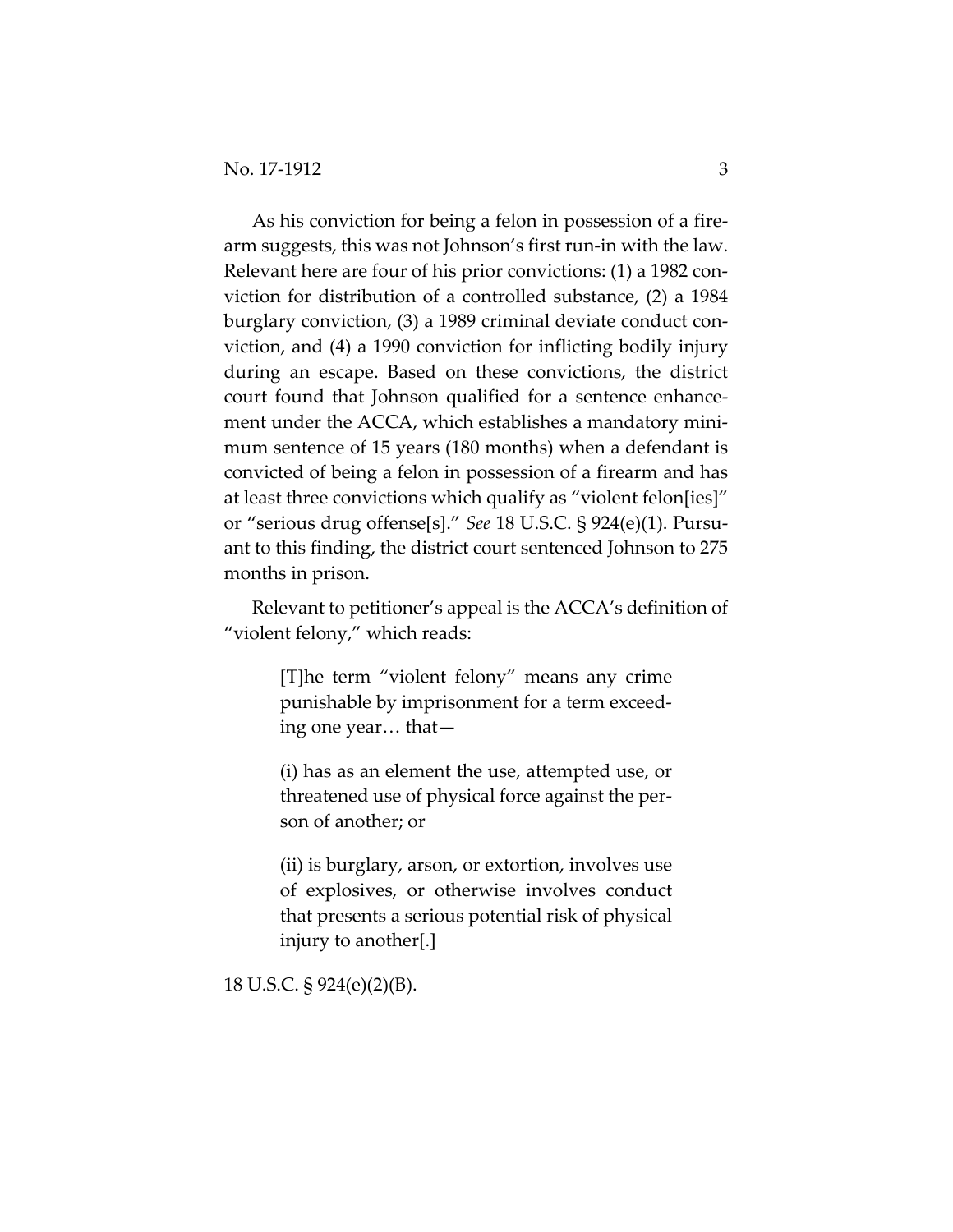In 2015, the Supreme Court held the last clause of this def‐ inition ("or otherwise involves conduct that presents a serious potential risk of physical injury to another") to be void for vagueness, declaring that any sentence imposed under the so‐ called "residual clause" violates due process. *Samuel Johnson*, 576 U.S. at 606. The decision, however, left undisturbed the other provisions of the definition, *id.*, and, thus, a sentence en‐ hancement under the ACCA may stand if the underlying, prior convictions qualify under the remaining definitional provisions.

Based on the Court's decision in *Samuel Johnson*, petitioner filed a motion *pro se* in the district court in 2016 to vacate his sentence. He argued, among other things, that his criminal deviate conduct and escape convictions qualified as "violent fel‐ onies" only under the ACCA's now‐invalidated residual clause and that, as a result, he was entitled to re‐sentencing.2

The district court disagreed and denied his motion, rea‐ soning that both convictions qualified as violent felonies under subpart (i) (the "force provision") of the definition since they involve the use of force against another. Though the court declined to issue a certificate of appealability in tandem with its opinion and order, this Court subsequently granted Johnson's request for such a certificate. On appeal, Johnson

 $2$  At the district court, petitioner also argued that his drug and burglary offenses did not qualify as predicates under the ACCA. The district court rejected those arguments, and petitioner does not now challenge that portion of the court's decision. For this reason, we proceed with the understanding that these offenses qualify under the ACCA, meaning that petitioner has, at a minimum, two of the three offenses required for a sentencing court to impose an enhancement under the ACCA, not counting the criminal deviate conduct and escape convictions at issue here.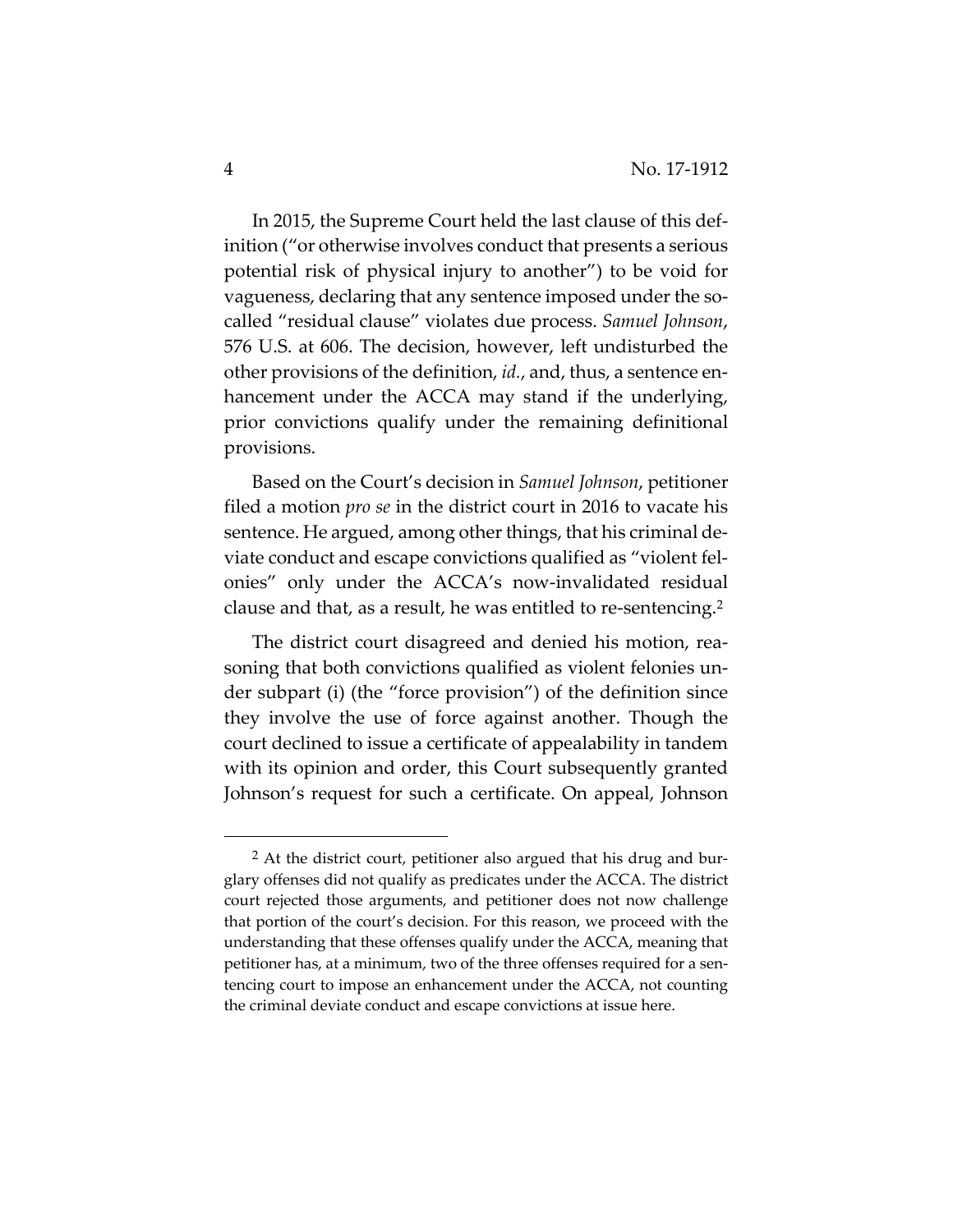challenges the district court's findings that both the criminal deviate conduct and escape convictions qualified as violent felonies under the force provision.

#### **II. Discussion**

"Whether a prior conviction constitutes a violent felony under the ACCA is a legal conclusion that we review de novo." *United States v. Fife*, 624 F.3d 441, 445 (7th Cir. 2010).

Because he does not challenge the district court's finding that his drug and burglary convictions did not implicate the residual clause and thus were proper predicate convictions for a sentence enhancement under the ACCA, Johnson must succeed in showing that *neither* his criminal deviate conduct conviction *nor* his escape conviction qualifies as a properthird offense to trigger ACCA's sentence enhancement.

Courts reviewing whether a prior conviction qualifies as a violent felony or serious drug offense under the ACCA em‐ ploy what is known as the categorial approach. *Mathis v. United States*, 136 S. Ct. 2243, 2248 (2016). Under this ap‐ proach, a reviewing court looks only to the elements of the offense of conviction to determine whether such an offense *categorically* falls within the definitions of either a violent fel‐ ony or serious drug offense as defined by the ACCA. *See id.* It is not the actual facts of the defendant's actions in committing the offense but, rather, the elements of the offense itself that matter for this inquiry. *See id; Taylor v. United States*, 495 U.S. 575, 600–02 (1990).

One complication arises, however, when the statute defin‐ ing the offense of the prior conviction is disjunctive (that is, it proscribes a swath of conduct via a list of alternatives). In such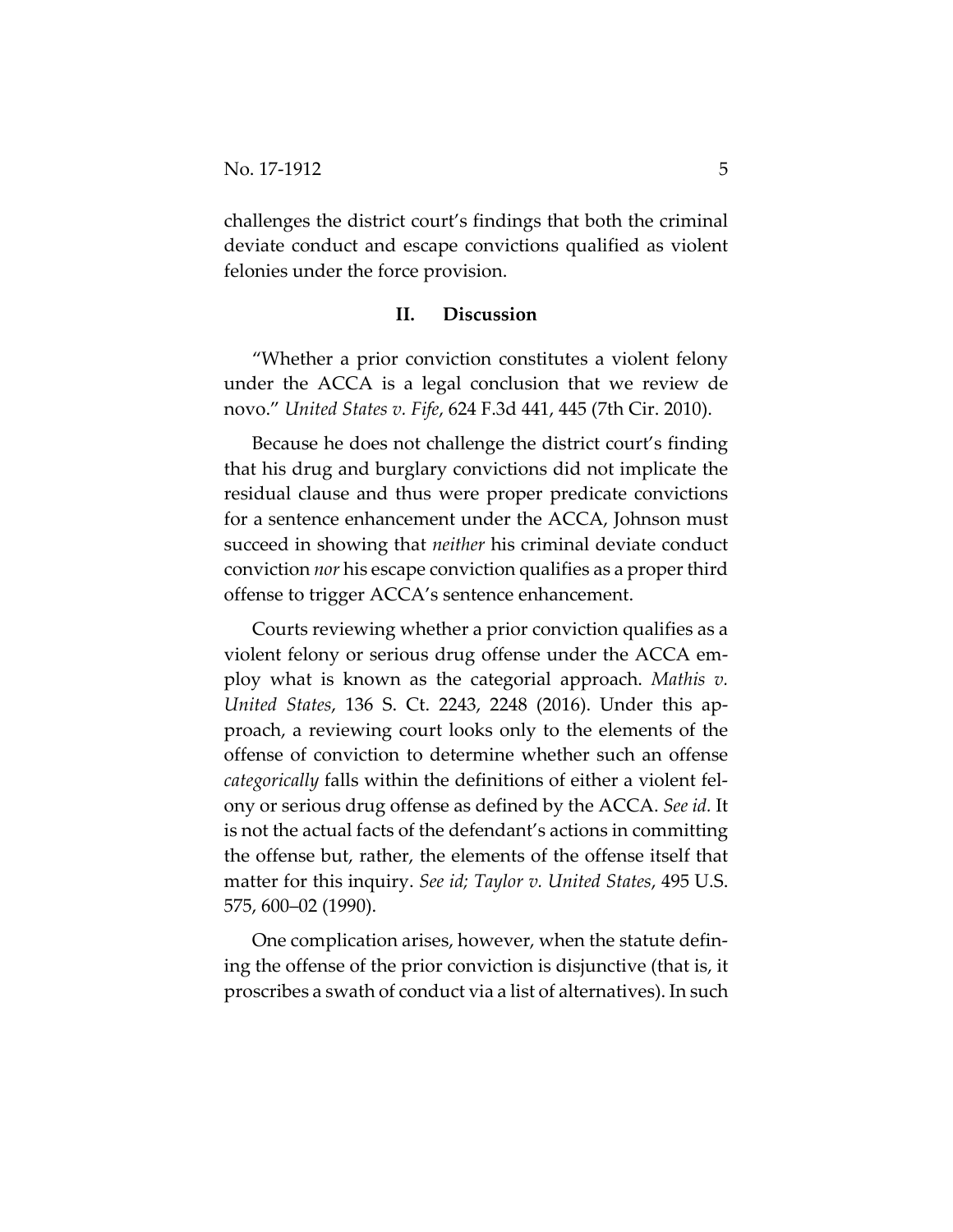a scenario, one portion of the statute may outlaw conduct clearly falling outside of the ACCA's reach while another por‐ tion outlaws conduct clearly falling within its reach. To deter‐ mine whether a violation of such a statute qualifies as an ACCA predicate offense, then, a court must determine whether the statute's list contains a number of different elements pertaining to a variety of separable crimes or whether the statute's list merely contains a variety of means by which one overarching crime may be committed. *Mathis*, 136 S. Ct. at 2249. If it is the former, the statute is said to be "divisible," and the court must then determine the precise crime of which the defendant was convicted and compare the appropriate el‐ ements to the ACCA's definitions. *Id.* If, on the other hand, the court determines that the statute merely contains a list of various means by which one crime may be committed, the statute is referred to as being "indivisible" and its violation may not serve as a predicate offense under the ACCA if any one of the listed "means" of committing the offense does not qualify as a violent felony or drug offense. *Id.* at 2248–49, 2257.

To make this determination of "divisibility," the Supreme Court has offered a number of sources that may illuminate whether the listed alternatives are elements or means: authoritative case law from the state courts, the text of the statute itself, and, if neither of these prove helpful, the record of the prior conviction for "the sole and limited purpose of deter‐ mining whether [the listed items are] element[s] of the of‐ fense." *Id.* at 2256–57 (alterations in original) (quoting *Rendon v. Holder*, 782 F.3d 466, 473–74 (9th Cir. 2015)). If the charging instrument and the jury instructions, for instance, include all of the alternatives listed in the statute, "[t]hat is as clear an indication as any that each alternative is only a possible means of commission, not an element that the prosecutor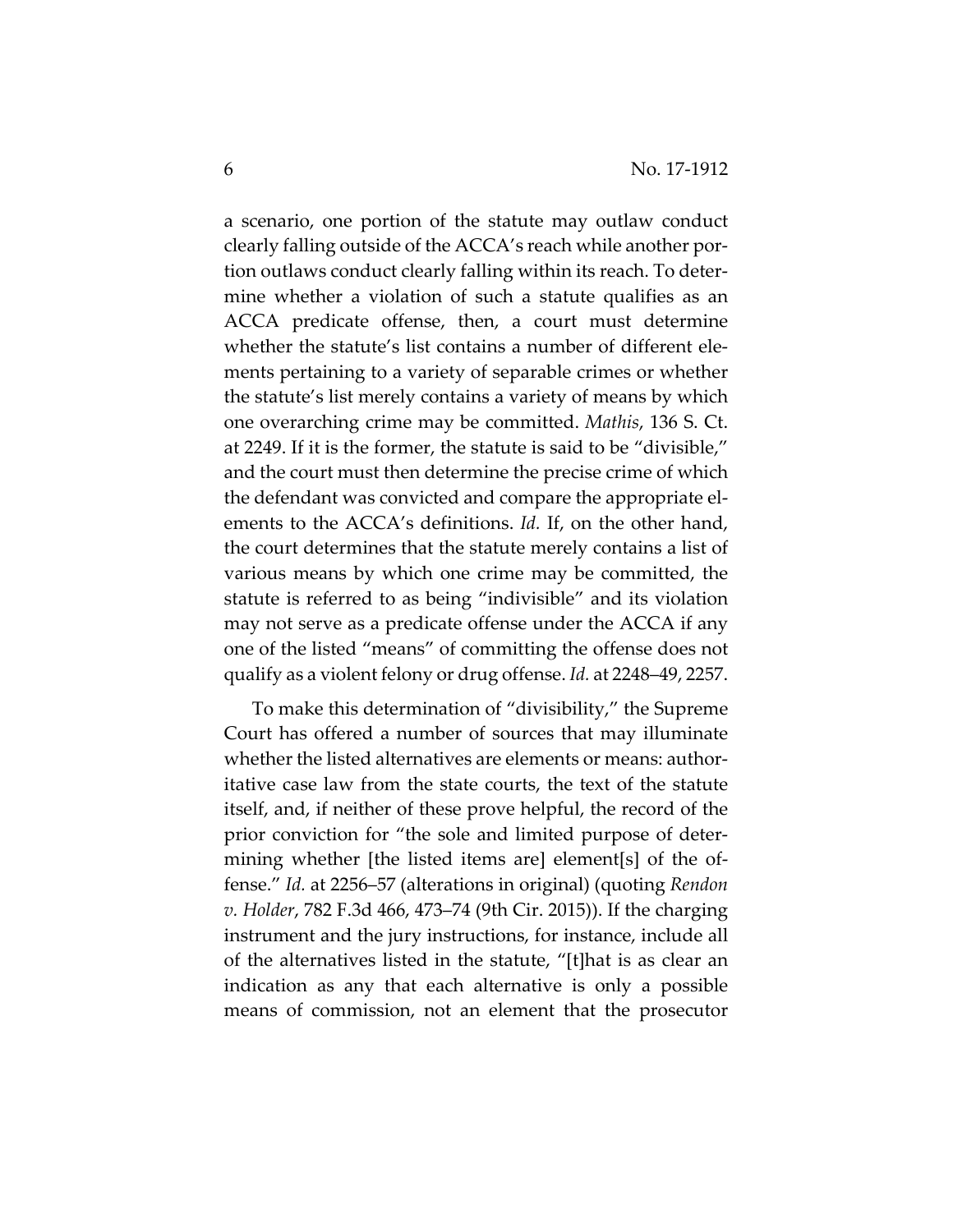must prove to a jury beyond a reasonable doubt." *Id.* at 2257. By contrast, a charging instrument or jury instruction that in‐ cludes only one of the statute's listed alternatives, to the ex‐ clusion of all others, would suggest that the statute's list is a list of elements, with each element pertaining to a separate crime. *Id.*

If a court determines the statute is divisible, it then may apply the "modified categorical approach." The Supreme Court has clarified that, "[u]nder that approach, a sentencing court looks to a limited class of documents (for example, the indictment, jury instructions, or plea agreement and colloquy) to determine what crime, with what elements, a defend‐ ant was convicted of." *Id.* at 2249. To reiterate, this examina‐ tion of the record documents is only to determine the ele‐ ments of the crime for which the defendant was convicted and may not be relied upon to find that a defendant qualifies for a sentence enhancement under the ACCA because he, for in‐ stance, committed a non‐violent crime in a violent way. *See id*. at 2253. The crime itself, divorced from the facts of the defend‐ ant's particular commission of it, still must categorically qual‐ ify as a violent felony or a serious drug offense as the ACCA defines those terms.

Johnson essentially raises the same three arguments with respect to both his criminal deviate conduct and escape convictions to show that they do not qualify as violent felonies: the statutes are indivisible, they do not require sufficient force to qualify as ACCA violent felonies, and they do not require sufficient intent to qualify as ACCA violent felonies. Starting with petitioner's criminal deviate conduct conviction, we find that the offense does qualify as a violent felony under the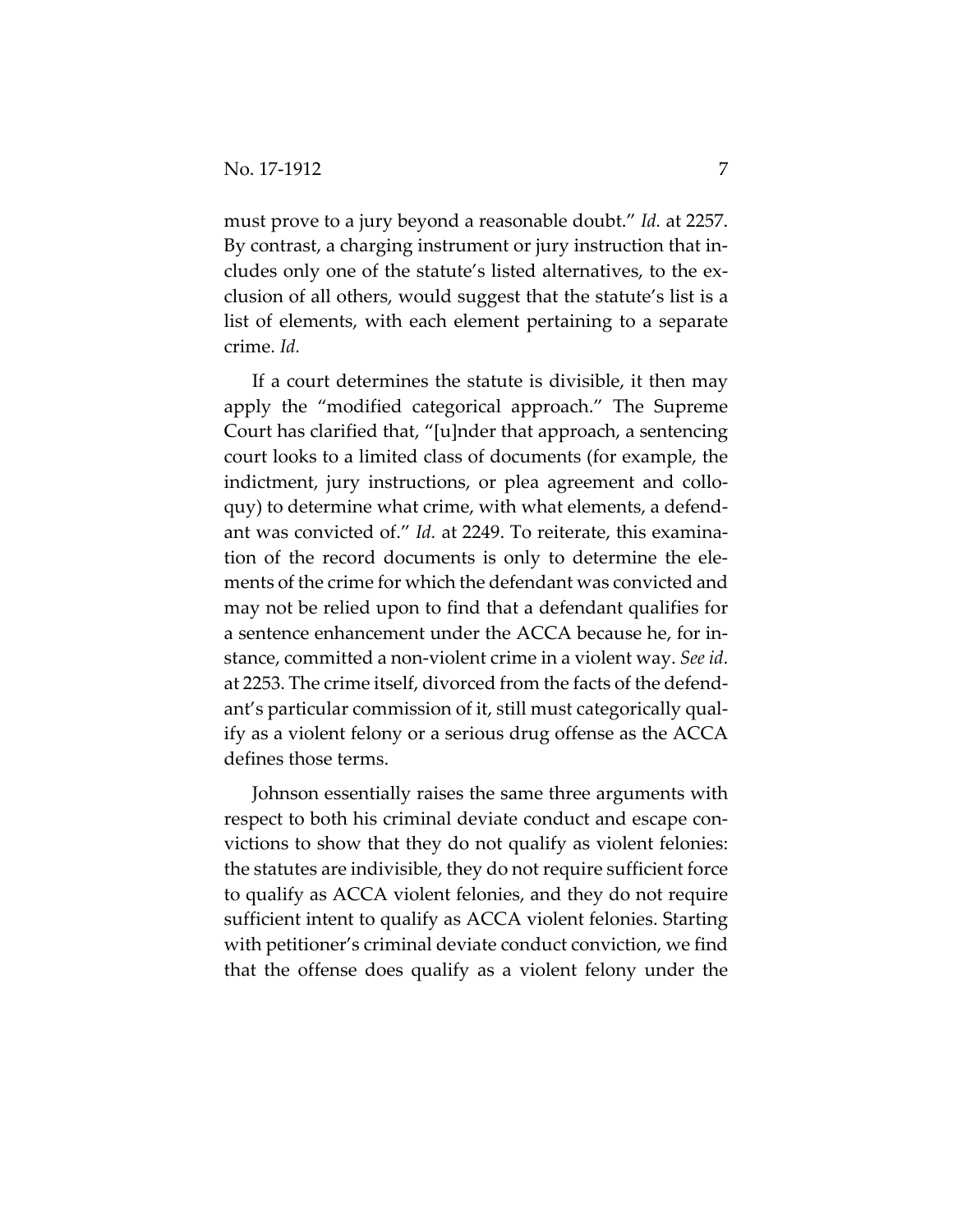ACCA and therefore do not reach his arguments about his escape conviction.

#### **A. Divisibility**

We ask first whether Indiana's criminal deviate conduct statute is divisible. Johnson argues that Indiana's criminal de‐ viate conduct statute is indivisible and, therefore, that a con‐ viction under it cannot qualify as a violent felony. At the time of Johnson's conviction, the relevant portion of Indiana's stat‐ ute read:

> A person who knowingly or intentionally causes another person to perform or submit to deviate sexual conduct when:

> (1) the other person is compelled by force or im‐ minent threat of force;

> (2) the other person is unaware that the conduct is occurring; or

> (3) the other person is so mentally disabled or deficient that consent to the conduct cannot be given;

> commits criminal deviate conduct, a Class B fel‐ ony.

Ind. Code § 35‐42‐4‐2. "Deviate sexual conduct" was further defined as:

[A]n act involving: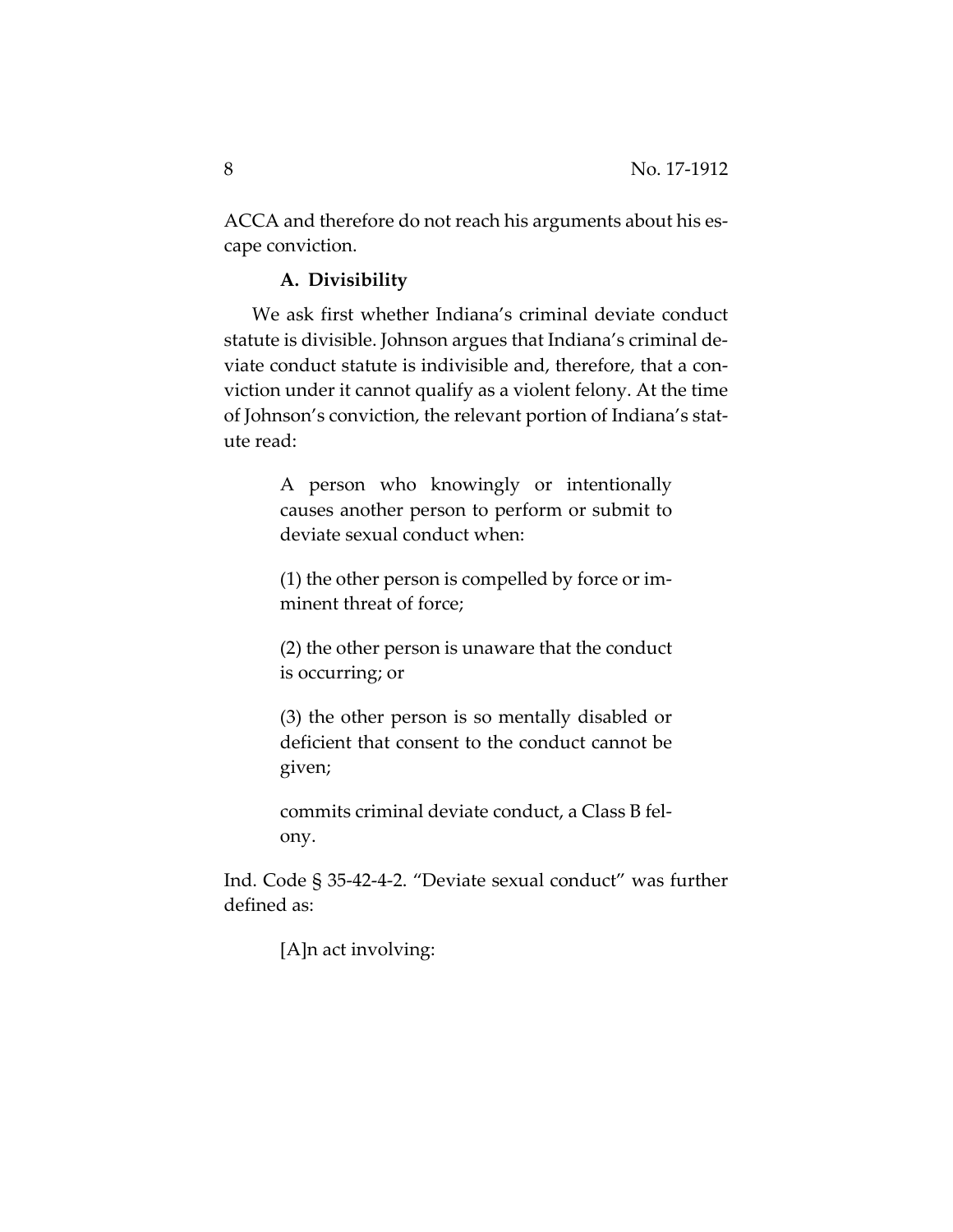(1) a sex organ of one person and the mouth or anus of another person; or

(2) the penetration of the sex organ or anus of a person by an object.

Ind. Code § 35‐41‐1‐9.

On its face, the text of Indiana's criminal deviate conduct statute raises questions about divisibility. It proscribes a swath of conduct via a list of alternatives, some of which may qualify as violent felonies under the ACCA's force provision (*e.g.*, subpart (1)) and some of which likely do not (subparts (2) and (3)). Thus, if the statute is indivisible, a conviction un‐ der it cannot qualify for an ACCA enhancement because the offense does not *categorically* qualify as a violent felony as con‐ templated by the ACCA. If, on the other hand, the statute is divisible, we must engage in the modified categorical ap‐ proach to first determine which of the alternative crimes John‐ son was convicted of and then determine whether that crime meets the requirements of the ACCA's violent felony definition.

As a starting point for the divisibility analysis, we look to authoritative state law. *See Mathis*, 136 S. Ct. at 2256–57. Peti‐ tioner argues that the three alternatives listed in the criminal deviate conduct statute are merely means of satisfying an im‐ plied "absence of consent element." But this interpretation is unsupported by Indiana's case law. For instance, in *Collins v. State*, the Indiana Supreme Court held that the state's criminal deviate conduct and deviate sexual conduct provisions "de‐ fine multiple sets of essential elements, and each set describes a separate offense of criminal deviate conduct." 717 N.E.2d 108, 110 (Ind. 1999). This understanding aligns with the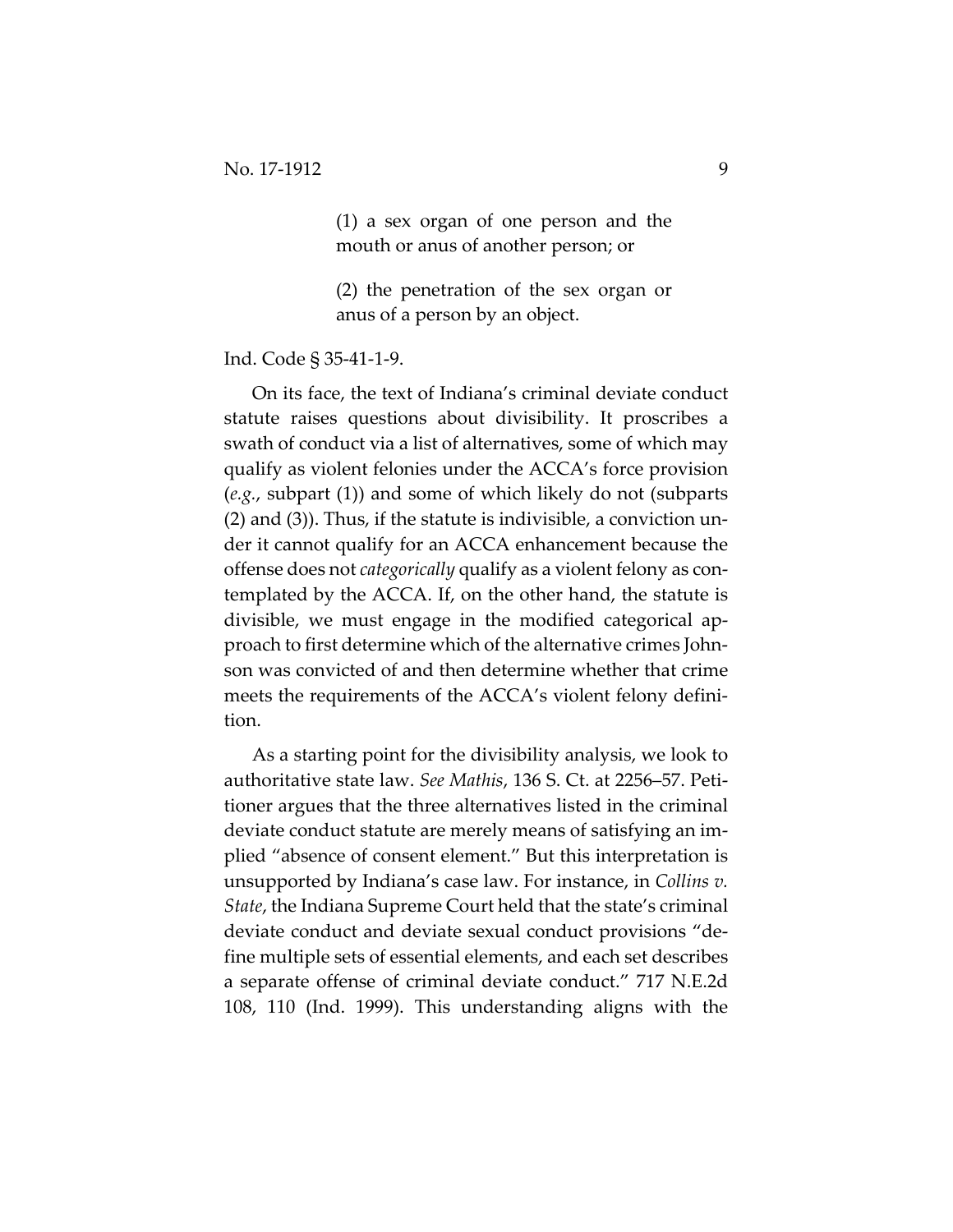court's analysis in *Taylor v. State*, 496 N.E.2d 561 (Ind. 1986), another case involving the criminal deviate conduct statute. In analyzing the question of whether it was proper to admit a witness's testimony about the victim's lack of consent and the fact that the defendant used a gun to facilitate the crimes, the state's supreme court held that this "testimony was relevant and properly admitted as evidence on the *element*[] of force." *Taylor*, 496 N.E.2d at 565 (emphasis added). If, instead, the statute's force provision was merely a means of satisfying a lack of consent element (as petitioner proposes), it would be odd for the *Taylor* court to describe the evidence as support‐ ing the victim's testimony "that she did not consent" but then, in the very next sentence, state that this evidence about lack of consent was relevant to the "element[] of force."

In arguing that the alternatives listed in the criminal devi‐ ate conduct statute are merely alternative means of satisfying one unifying element that he refers to as the "absence of con‐ sent element," petitioner places too much weight on wording cherry‐picked from *Stewart v. State*, 555 N.E.2d 121 (Ind. 1990). First, petitioner points to the fact that the court twice (both times in footnotes) describes the criminal deviate conduct statute as "set[ting] out the *circumstances* under which the commission of sexual deviate conduct is a crime." *See Stewart*, 555 N.E.2d at 122, n.1 & 126, n.4 (emphasis added). Petitioner makes much of the court's use of the word "circumstances" in these footnotes, pointing to the fact that the Supreme Court later used the same word to describe a crime's means as opposed to its elements. *See Mathis*, 136 S. Ct. at 2248, 2253; *Descamps v. United States*, 570 U.S. 254, 268, 270, 277 (2013). This argument would carry some weight if *Stewart* had been decided after these Supreme Court cases which, petitioner ar‐ gues, gave the word a special meaning—and if *Stewart* had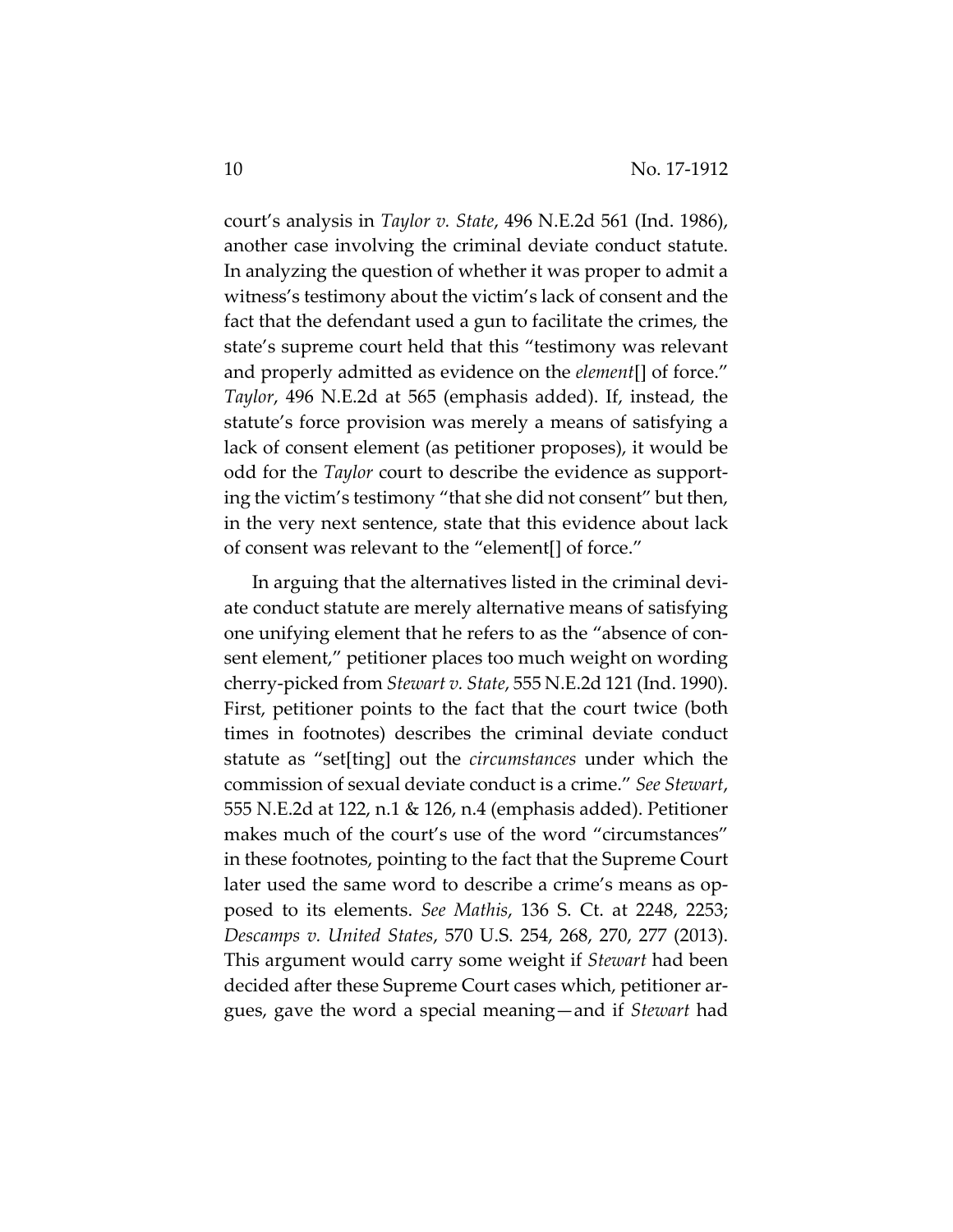cited to them. But both *Mathis* and *Descamps* were decided af‐ ter *Stewart*. The sentences from *Stewart* to which petitioner points, then, are most plausibly read as clarifying that Indiana does not criminalize all sexual deviate conduct but, rather, criminalizes it only in certain circumstances. Indeed, attempt‐ ing to replace "circumstances" with either "means" or "ele‐ ments" in this excerpt from *Stewart* renders the text unnatural and disjointed, further suggesting that the court was not at‐ tempting to convey any special "means versus elements" con‐ notation.

Next, petitioner argues that the following text from *Stew‐ art* supports his theory that the criminal deviate conduct stat‐ ute has an implied "absence of consent" element: "The crimi‐ nal deviate conduct statute prohibits [certain] sex acts … in the absence of the consent of one of the participants." *Stewart*, 555 N.E.2d at 126 (Ind. 1990). Petitioner asserts that this phrase "define[s]" the criminal deviate conduct statute. Not so. This phrase merely *describes* the statute and does so at a very general level. Given the other Indiana cases on this issue and the context of the sentence Johnson relies on, the phrase is most plausibly read as a general description of what the statute does, rather than a technical definition of the statute intended to add an implied element to the offense.

Next, should authoritative state law fail to decisively re‐ solve our divisibility questions, we look to record documents. *See Mathis*, 136 S. Ct. at 2256–57. To the extent the above‐re‐ cited case law leaves any doubt as to the divisibility of Indi‐ ana's criminal deviate conduct offense, the record documents are revelatory. At trial, the applicable jury instruction read, in relevant part: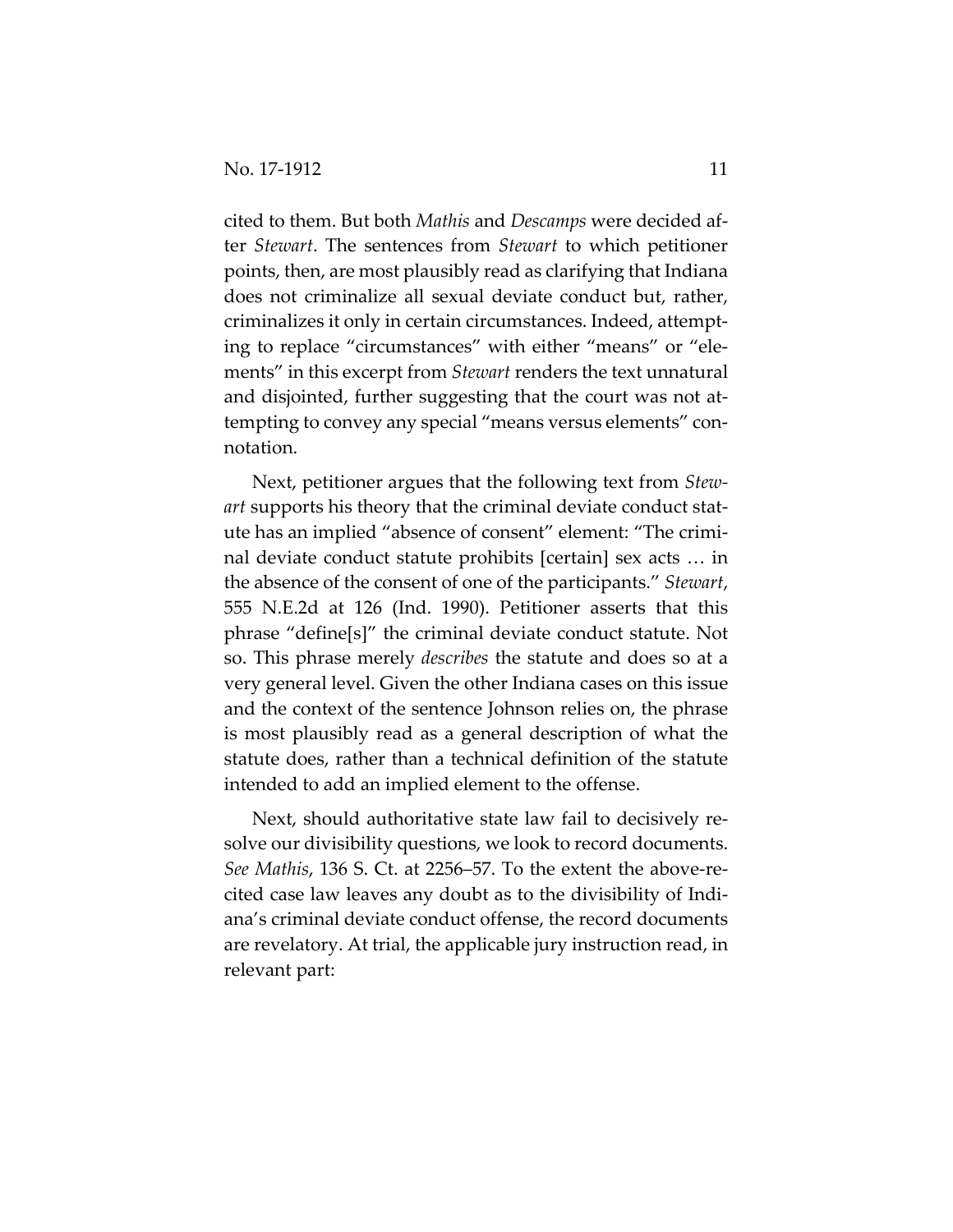To convict the defendant of the crime of Crimi‐ nal Deviate Conduct as a Class B Felony, the State must prove each of the following elements beyond a reasonable doubt.

The Defendant:

- 1. knowingly or intentionally
- 2. caused another person to perform or sub‐ mit to deviate sexual conduct
- 3. when the other person was compelled by force or imminent threat of force.

The fact that the jury instruction singles out one of the stat‐ ute's listed alternatives (compulsion via force) to the exclu‐ sion of all others and further states that the government must prove that "element[] beyond a reasonable doubt" to secure a conviction buttresses the view that Indiana's criminal deviate conduct statute is divisible into distinct elements. For all of these reasons, we hold that the statute is divisible.

Given these jury instructions, we can make short work of the next step in our analysis: determining which crime John‐ son was convicted of under the criminal deviate conduct statute. *See Mathis*, 136 S. Ct. at 2249 (instructing that, under the modified categorical approach, courts reviewing ACCA sen‐ tence enhancements may examine a limited set of judicial rec‐ ords to determine which version of the statutory alternatives the defendant was charged and convicted under). The jury in‐ structions make clear that Johnson was convicted of the ver‐ sion of criminal deviate conduct requiring compulsion by force.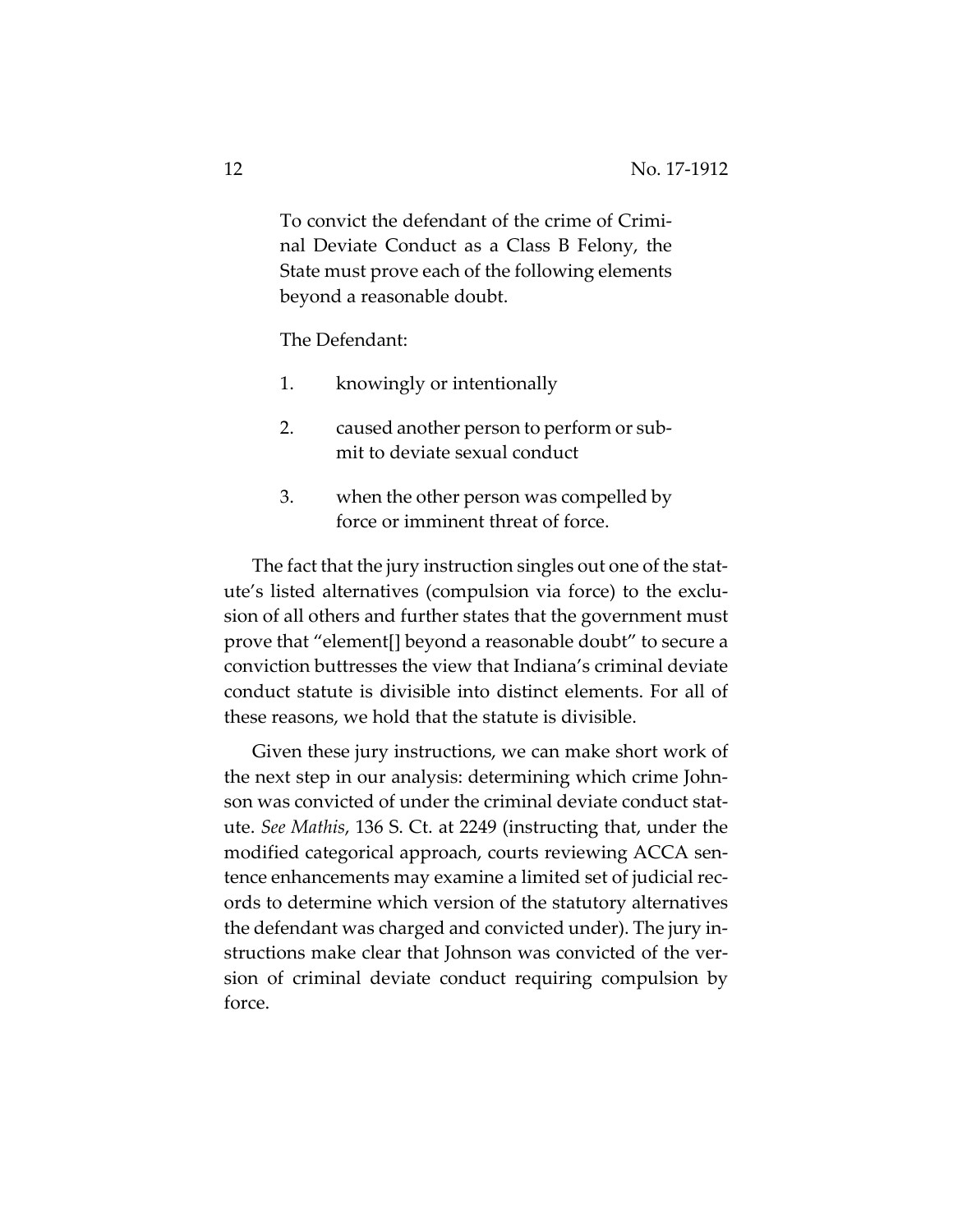#### **B. Sufficiency of the Force Required**

Following this divisibility holding, we turn next to the question of what level of force qualifies a crime as an ACCA predicate offense. Petitioner contends that even if the Court finds that Indiana's criminal deviate conduct statute is divisi‐ ble and even if the Court finds that Johnson's conviction was for criminal deviate conduct via forcible compulsion, Indiana law defines "force" to include conduct that does not meet the higher bar for "force" contemplated by the ACCA's definition of "violent felony." Beginning with the federal statute, the rel‐ evant portion of the ACCA's definition of violent felony is the first prong, which states that a felony qualifies as a "violent felony" if it "has as an element the use, attempted use, or threatened use of physical force against the person of an‐ other." 18 U.S.C.  $\S 924(e)(2)(B)(i)$ . Notably, the statute explicitly states that the sort of force contemplated is physical, ra‐ ther than emotional or psychological.

The ACCA does not provide any definition for "physical force," but two Supreme Court cases have shed light on the meaning of this term: *Curtis Johnson v. United States*, 559 U.S. 133 (2010) and *Stokeling v. United States*, 139 S. Ct. 544 (2019).

In *Curtis Johnson*, the Supreme Court decided whether the petitioner's previous conviction in Florida for simple battery qualified as a violent felony predicate offense under the ACCA. Under Florida law, a battery occurs "when a person either '1. [a]ctually and intentionally touches or strikes an‐ other person against the will of the other,' or '2. [i]ntentionally causes bodily harm to another person.'" *Id.* at 136 (alteration in original) (citing Fla. Stat. § 784.03(1)(b)). The Court deter‐ mined that the statute was indivisible, meaning that in order to categorically qualify as a violent felony, the least violent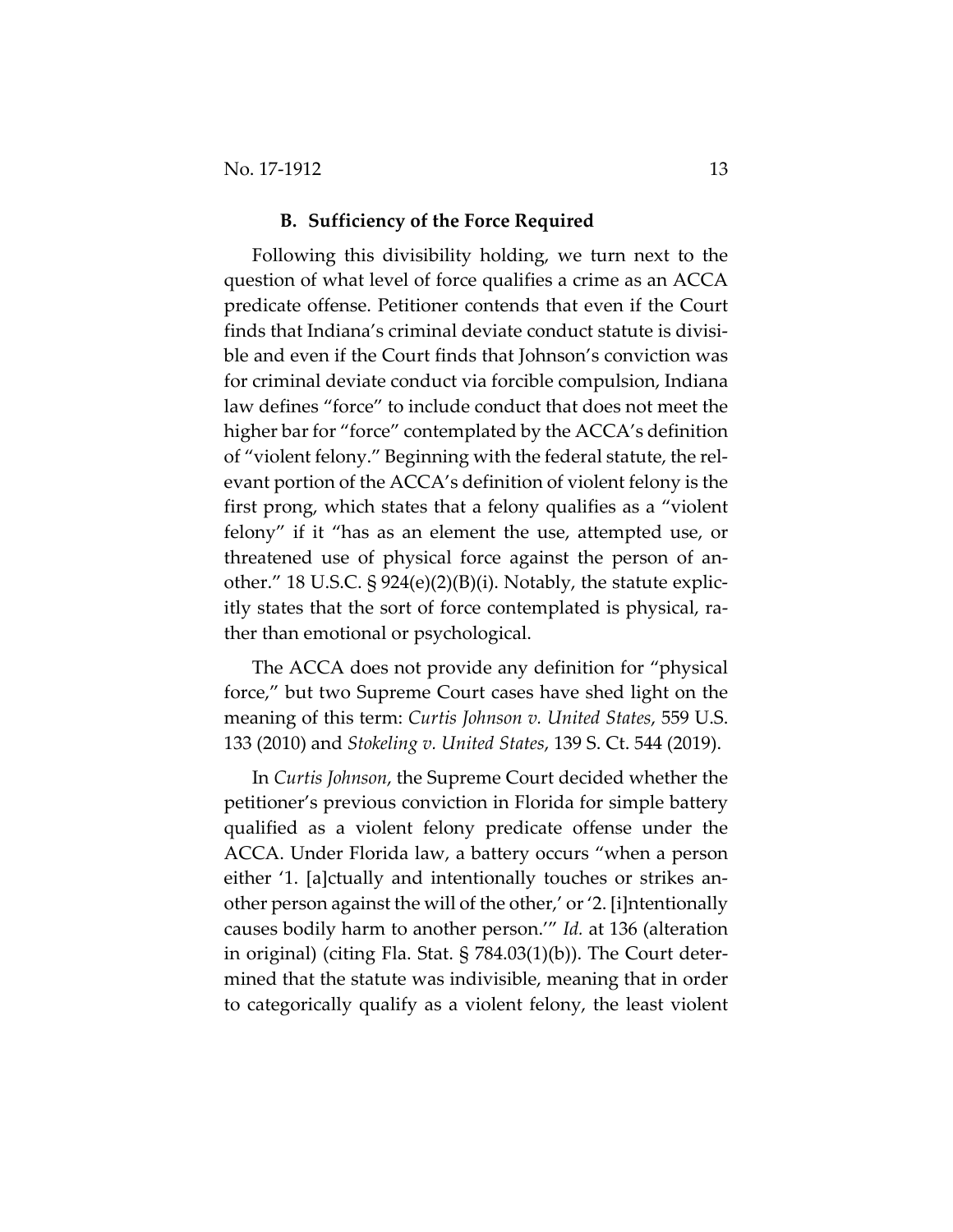version of the offense—"[a]ctually and intentionally touch[ing] another person"—must constitute the use of "physical force" contemplated by the statute. In ruling that it did not, the Court held that "physical force"—at least in the context of defining a "violent felony" under the ACCA meant "force capable of causing physical pain or injury to another person." *Id.* at 140.

The Court returned to this definition of "physical force" nearly a decade later, in *Stokeling*. There, the Court held that common law robbery—which requires at least some re‐ sistance, no matter how slight, by the victim—meets the ACCA's requirements for physical force. *Stokeling*, 139 S. Ct. at 555. In so ruling, the Court explained: "[T]he common law [] linked the terms 'violence' and 'force.' Overcoming a vic‐ tim's resistance was *per se* violence against the victim, even if it ultimately caused minimal pain or injury." *Id.* at 553. This understanding, the Court explained, comported with *Curtis Johnson*'s requirement that the force be "capable of causing physical pain or injury," *Curtis Johnson*, 559 U.S. at 140, since any overcoming of resistance inherently involves a "physical contest" and "it is the physical contest between the criminal and the victim that is itself 'capable of causing physical pain or injury.'" *Stokeling*, 139 U.S. at 553 (quoting *Curtis Johnson*, 559 U.S. at 140).

To summarize, after *Curtis Johnson*, any offense involving force "capable of causing physical pain or injury" is sufficient to qualify as a violent felony under the ACCA. And after *Stokeling*, an offense per se satisfies *Curtis Johnson*'s definition of force if it involves the offender's overcoming the victim's resistance. Per the wording of the ACCA statute itself, an of‐ fense that satisfies either *Curtis Johnson*'s or *Stokeling*'s level of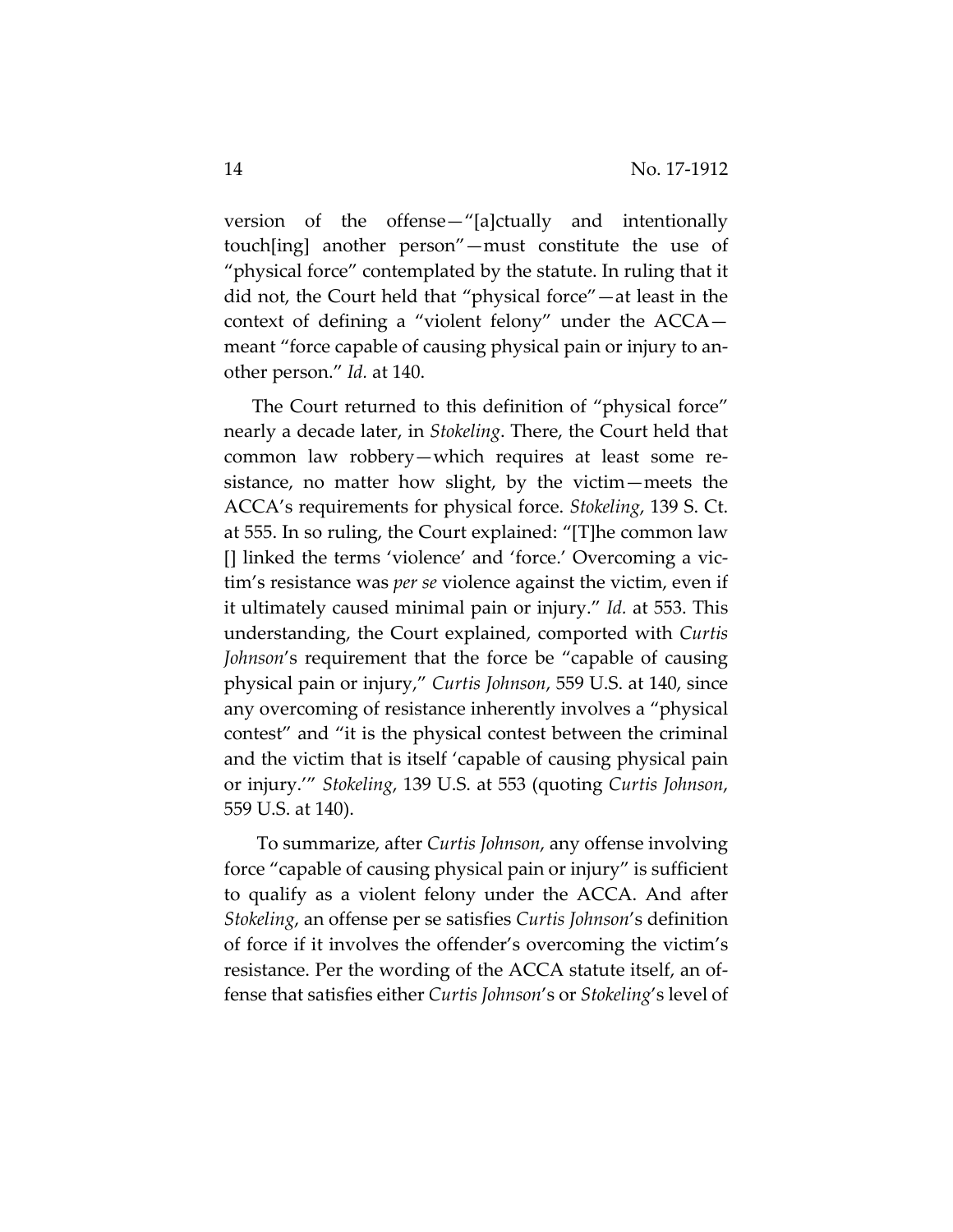force satisfies the ACCA's standard, whether it involves "the use, attempted use, or threatened use" of such force.

We now turn to the state statute defining petitioner's offense of conviction. Indiana's forcible criminal deviate conduct offense involves the defendant's use of "force or immi‐ nent threat of force" to compel the victim to submit to a sexual act against their will. Ind. Code § 35‐42‐4‐2. Contrary to peti‐ tioner's view, Indiana's criminal deviate conduct statute re‐ quires a sufficient level of force to qualify as a violent felony under the ACCA. In Indiana, forcible criminal deviate conduct may be committed in one of two ways: (1) the offender may compel the victim to submit by overcoming their resistance; or (2) the offender may compel the victim to submit by threatening or otherwise placing the victim in "fear of bod‐ ily harm," in which case no physical resistance by the victim is required. *See Birch v. State*, 401 N.E.2d 750, 751 (Ind. Ct. App. 1980) (stating that a defendant may be convicted of crim‐ inal deviate conduct if he either overcomes a victim's resistance or makes threats that place the victim in fear of bodily injury); *see also Woodson v. State*, 483 N.E.2d 62, 64 (Ind. 1985) (same).

Either variation requires a level of force sufficient under the ACCA.3 A forcible criminal deviate conduct offense under

<sup>3</sup> Johnson's citation to *Jansen v. State*, 122 N.E.3d 473 (Ind. Ct. App.) (unpublished), *appeal denied*, 127 N.E.3d 231 (Ind. 2019), is not to the con‐ trary for several reasons. In that case, the court interpreted Indiana's sexual battery statute, which also required that the victim be "compelled to submit." *Id.* at ¶13. However, the case was decided after Indiana made "comprehensive revision[s]" to its criminal statutes in 2014, *see United States v. Duncan*, 833 F.3d 751, 754 n.1 (7th Cir. 2016), which resulted in the elimination of the criminal deviate conduct statute. Additionally, *Jansen* is an unpublished case issued by the Indiana Court of Appeals and therefore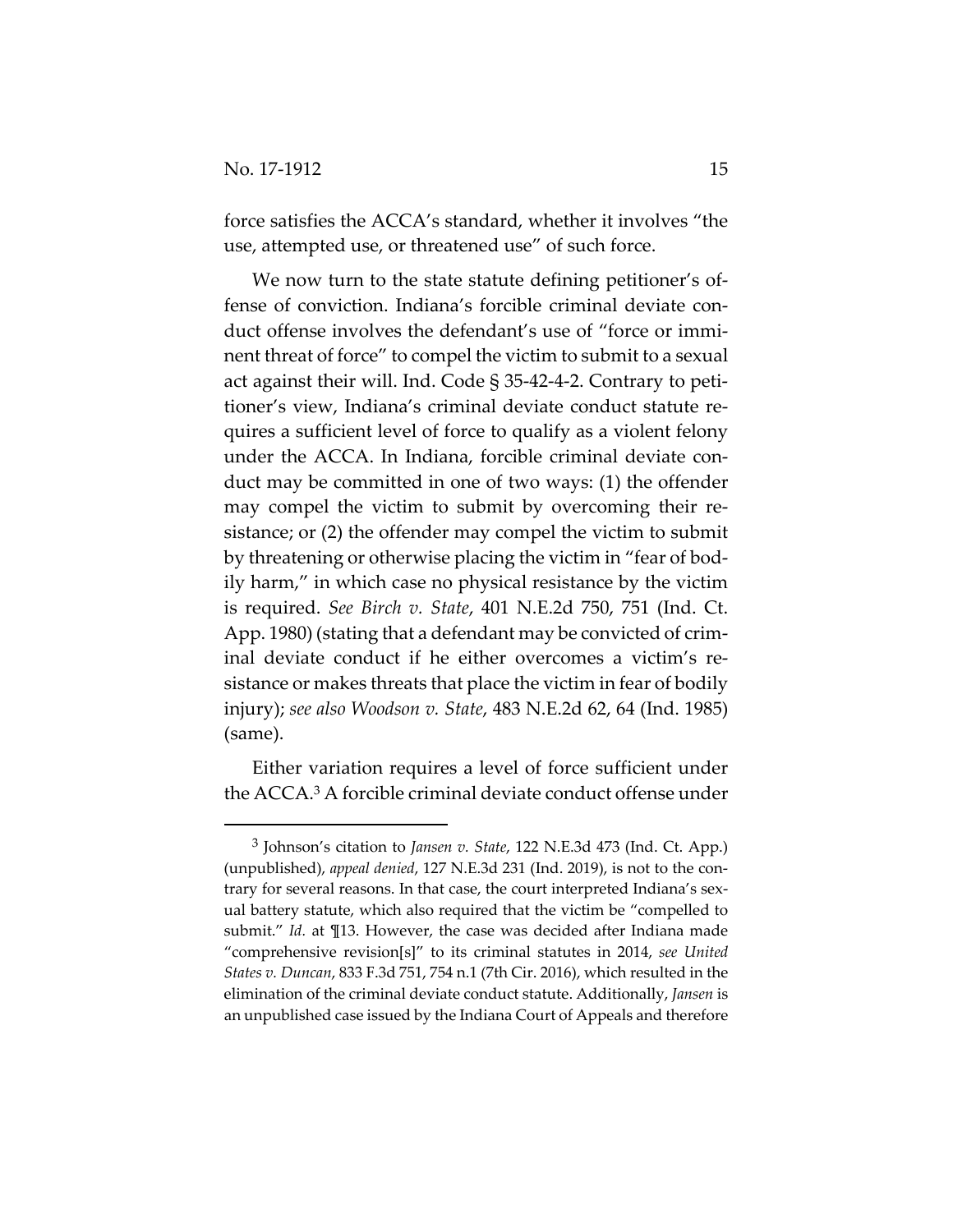the first variation clearly falls within the Supreme Court's in‐ terpretation in *Stokeling* that force "sufficient to overcome a victim's resistance" satisfies the ACCA's requirements. *See Stokeling*, 139 S. Ct. at 554. Johnson's argument to the contrary is fatally undermined by the text of Indiana's statute, which requires that the victim be "compelled to submit" to the sexual conduct. The requirements of compulsion and submission both indicate that, for instances in which the victim does re‐ sist, the offender must overcome that resistance, thereby satisfying *Stokeling*. *See id.* at 551 (adopting the common law's definition of "force" or "violence," which required only that "[s]ufficient force must be used to overcome resistance … however slight the resistance" (citation omitted)). Moreover, even if the Indiana criminal deviate conduct statute swept up instances where the defendant attempted but failed to overcome the victim's resistance, such conduct would still qualify as a violent felony under the ACCA, which includes the "at‐ tempted use ... of physical force."  $18$  U.S.C.  $\S$  924(e)(2)(B)(i).

has no precedential value, *see* Ind. R. App. P. 65. As such, even if it inter‐ preted the right statute, the case is not an example of the "authoritative sources of state law" to which the U.S. Supreme Court instructed reviewing courts to look. *See Mathis*, 136 S. Ct. at 2256–57. Moreover, however, the defendant's conduct in *Jansen*, which involved rubbing his hands over the victim's breasts and shorts and trying to take her shorts off—after the victim repeatedly pushed his hands away—is not inconsistent with *Stokel‐ ing*'s definition of sufficient force. *See Stokeling*, 139 S. Ct. at 553 (conclud‐ ing that "the force necessary to overcome a victimʹs physical resistance is inherently 'violent' in the sense contemplated by [*Curtis*] *Johnson*" because "[t]he altercation need not cause pain or injury or even be prolonged; it is the physical contest between the criminal and the victim that is itself 'capable of causing physical pain or injury'" (quoting *Curtis Johnson*, 559 U.S. at 139, 140)).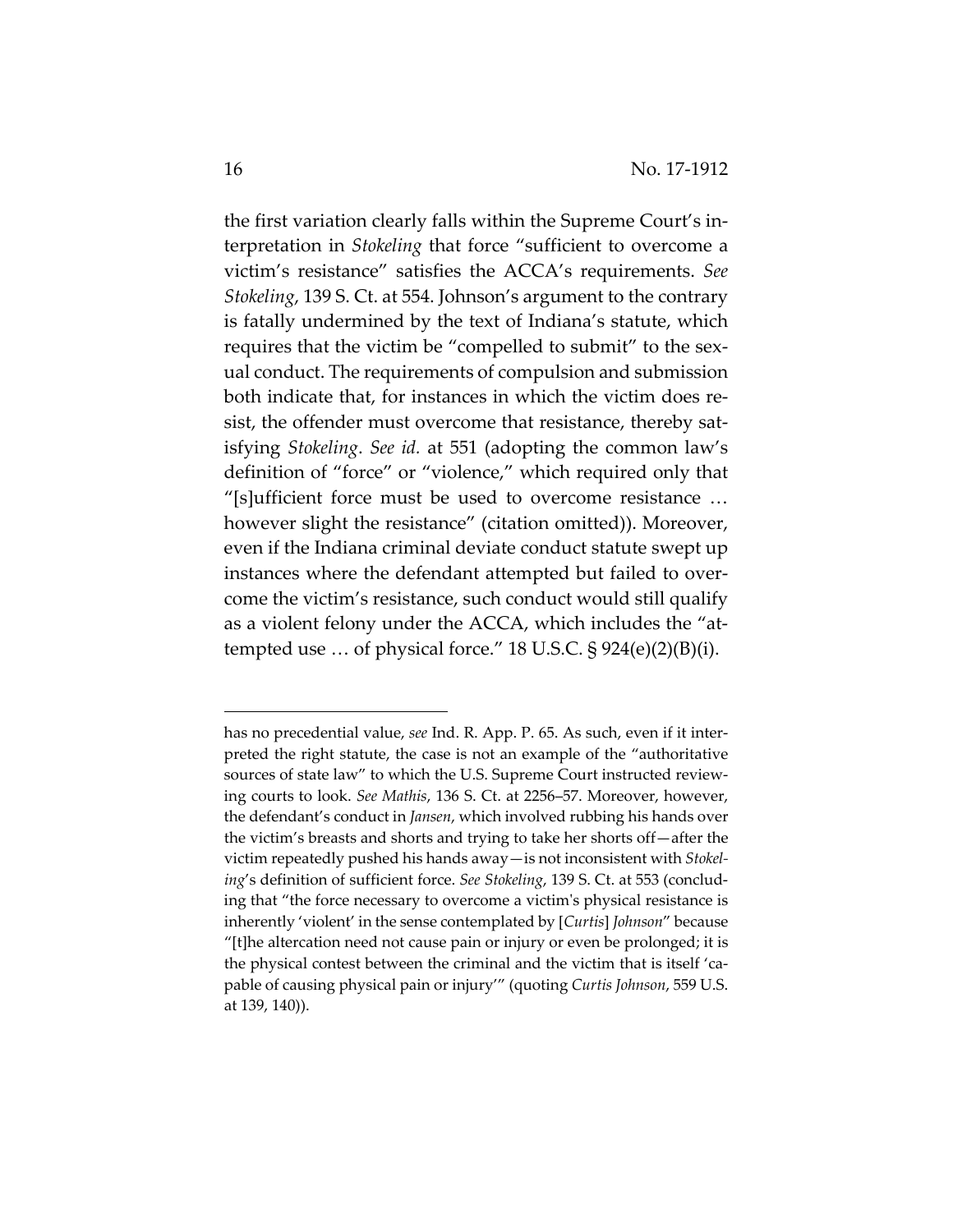For instances in which the victim does not resist, the conduct may yet qualify as criminal deviate conduct under the second variation of the offense if the victim declined to resist because the offender placed them in fear of bodily harm. *Birch*, 401 N.E.2d at 751 (holding that criminal deviate con‐ duct ordinarily requires that the offender overcome the vic‐ tim's resistance but clarifying that "[p]hysical resistance is not required if the victim is in fear of bodily harm."). Because such instances necessarily involve the "threatened use," 18 U.S.C. § 924(e)(2)(B)(i), of "force capable of causing physical pain or injury to another person," *Curtis Johnson*, 559 U.S. at 140, they also satisfy the ACCA's "violent felony" requirements.

At bottom, Indiana's forcible criminal deviate conduct of‐ fense involves the defendant's use of "force or imminent threat of force" to compel the victim to submit to a sexual act against their will. Ind. Code § 35‐42‐4‐2. Under the Supreme Court's holdings in *Curtis Johnson* and *Stokeling*, there can be no question that such an offense "has as an element the use, attempted use, or threatened use of physical force against the person of another." 18 U.S.C. § 924(e)(2)(B).

#### **C. Sufficiency of the Intent Required**

Finally, we turn to the question of intent. *See Borden v. United States*, 141 S. Ct. 1817, 1821–22 (2021) (holding that a crime is not a violent felony "if it requires only a *mens rea* of recklessness."). Petitioner argues that Indiana's forcible crim‐ inal deviate conduct offense does not qualify as an ACCA predicate offense because it does not require that the prohib‐ ited conduct be committed intentionally. In support of this contention, petitioner points to *Leocal v. Ashcroft*, 543 U.S. 1 (2004), claiming that the Supreme Court's holding in that case should be read to mean that an offense must require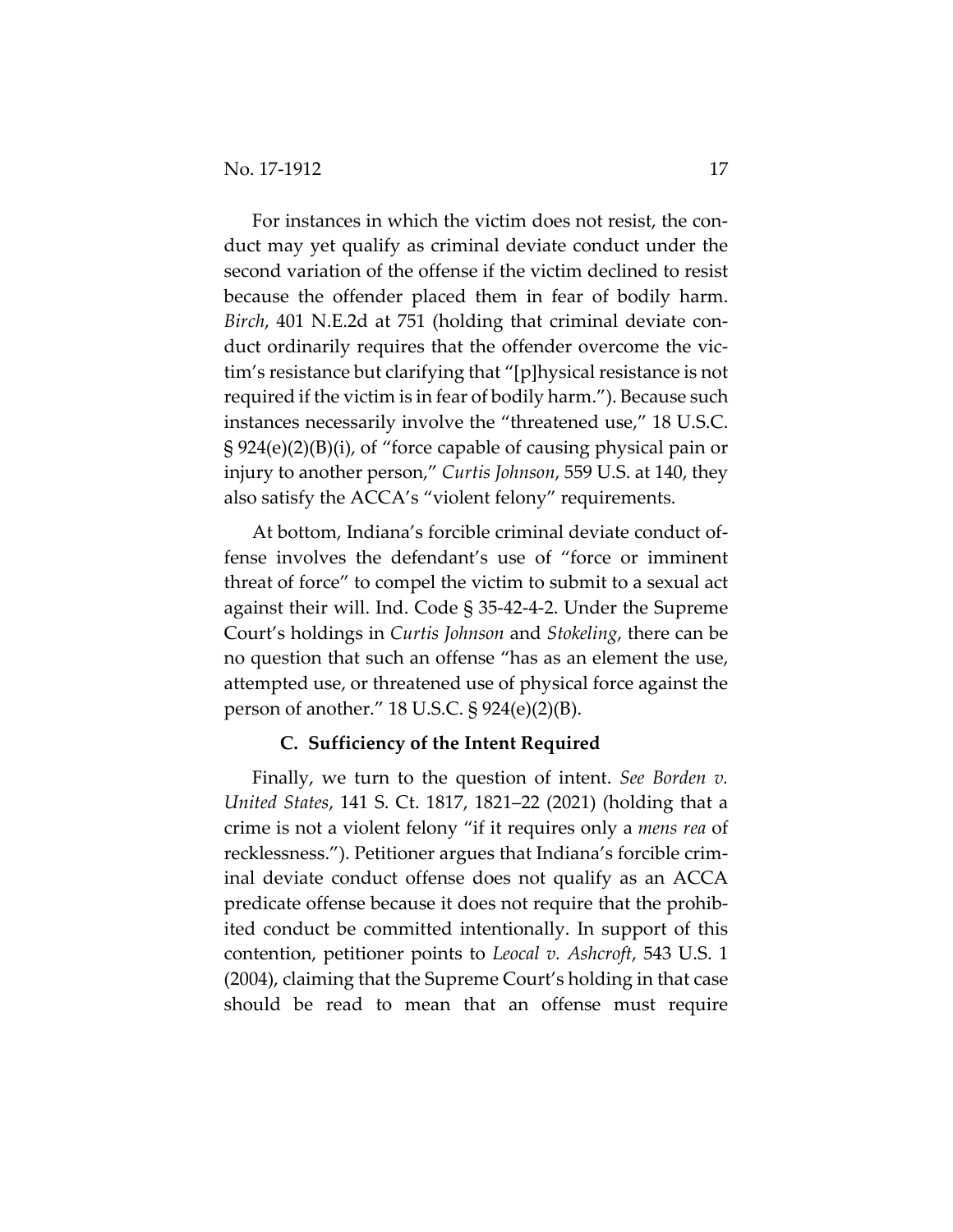intentional conduct in order to qualify as a violent felony under the ACCA.

Petitioner's reliance on *Leocal* is misguided. In that case, the Supreme Court interpreted a separate but similarly worded statute defining the term "crime of violence," 18 U.S.C. § 16, as requiring a higher *mens rea* than just "the merely accidental or negligent conduct involved in a DUI offense." *Leocal*, 543 U.S. at 11. The Court reasoned that the stat‐ ute's text—in particular the phrase, "use … of physical force" (which is also present in the ACCA's definition of violent fel‐ ony)—implied that the employment of force must be more active than passive or accidental. *Id.* at 9. This Court has previ‐ ously held that "*Leocal* neither holds nor suggests that there must be a *separate* intent element attached to the degree of in‐ jury," and that "an offense defined as a knowing or inten‐ tional act that causes bodily harm comes within the elements clause of  $\ldots$  § 924(e)(2)(B)(i) [the violent felony definition] ...." *Douglas v. United States*, 858 F.3d 1069, 1072 (7th Cir. 2017). Indiana's criminal deviate conduct offense requires that an of‐ fender act "knowingly or intentionally," Ind. Code § 35‐42‐4‐ 2, and thus clearly does not sweep up "merely accidental or negligent conduct" like that of the DUI offense at issue in *Leocal*. 543 U.S. at 11.

\* \* \*

For these reasons, we hold that Indiana's criminal deviate conduct offense is divisible and that the forcible compulsion variety of that offense requires sufficient force and intent to qualify as a "violent felony" under the ACCA. Because peti‐ tioner has two prior convictions which he concedes qualify as predicate offenses under the ACCA and because we hold that